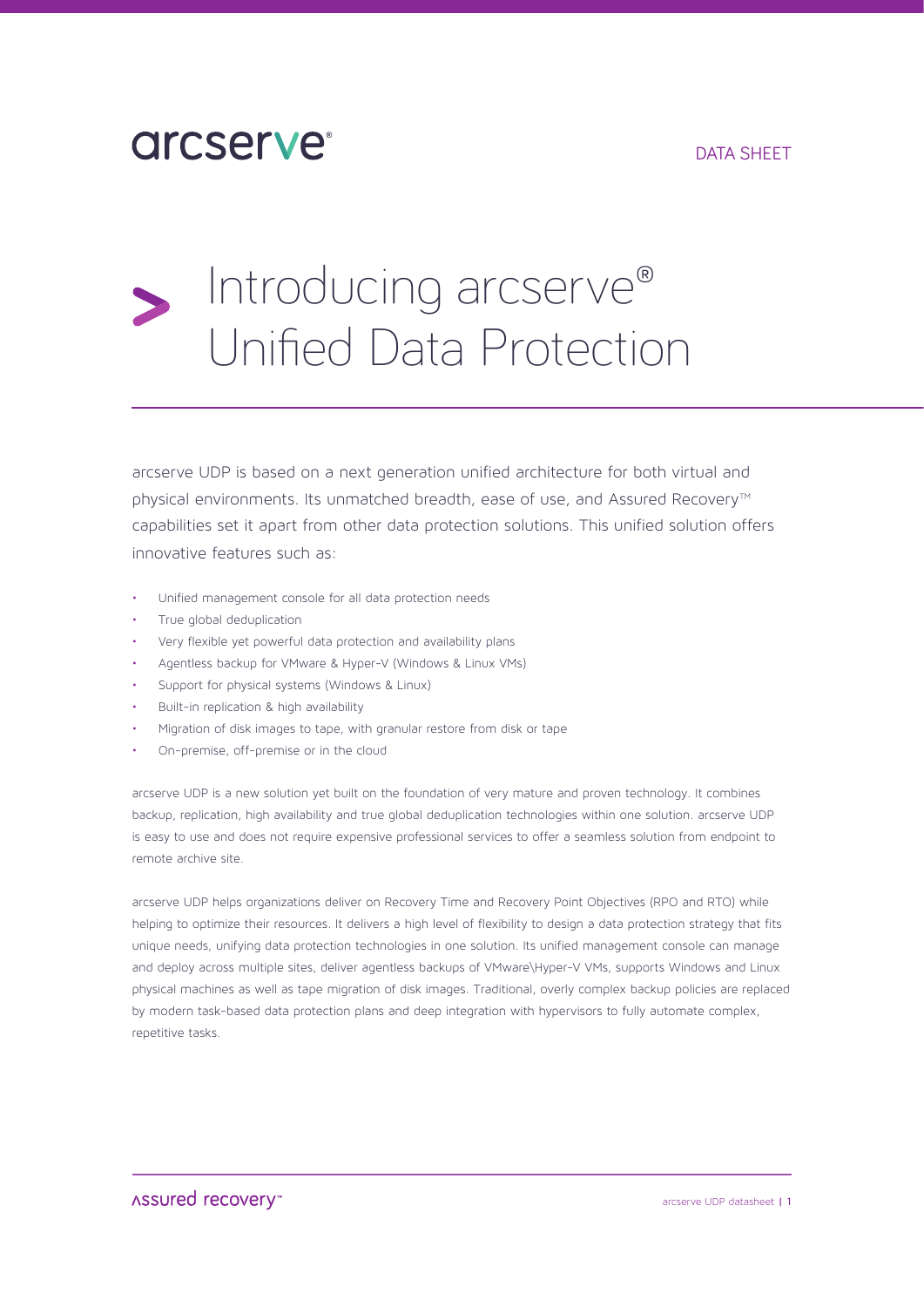# **arcserve**

### DATA SHEET

#### **Focus on Assured Recovery:**

In combination with a broad set of features for deploying advanced data protection, recovery and availability strategies, arcserve UDP enables the automated disaster recovery testing of business-critical systems, applications and data, without business downtime and impact to production systems.

### **Key Benefits arcserve UDP Operational Benefits**

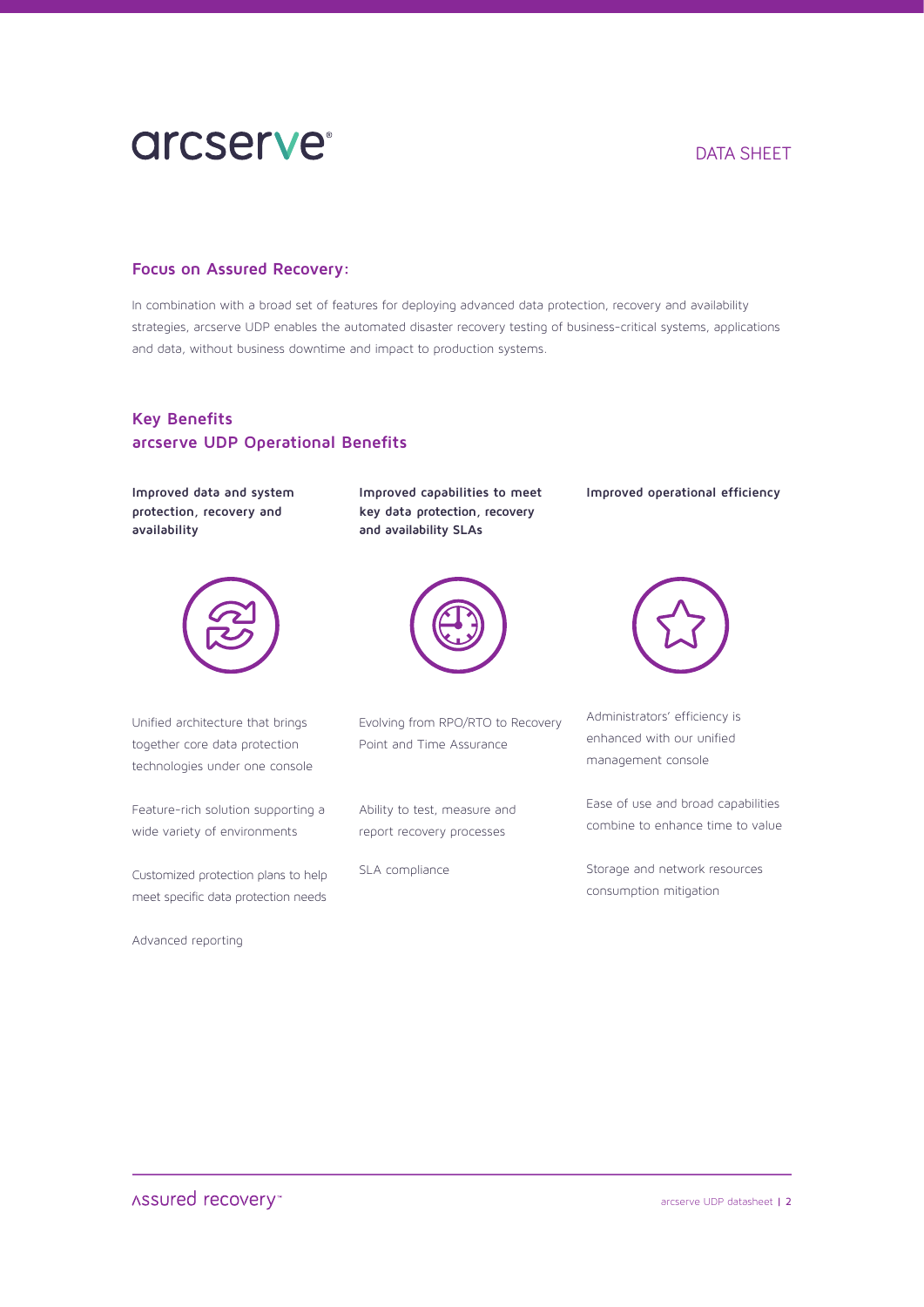## **arcserve**

#### DATA SHEET

#### **Architectural overview**



arcserve UDP allows users to easily scale their hybrid business continuity topologies, locally or over long distances with multiple sites, including service and cloud providers. At the heart of the architecture is the Recovery Point Server (RPS). Among the key features of RPS are a true global source-side deduplication engine, proven built-in replication, data "jumpStart" / data Seeding, multi-tenant storage, compression and AES encryption.

#### For more information on arcserve UDP, **please visit arcserve.com**

Copyright © 2014 arcserve (USA), LLC and its affiliates and subsidiaries. All rights reserved. All trademarks, trade names, service marks and logos referenced herein belong to their respective owners. This document is for your informational purposes only. arcserve assumes no responsibility for the accuracy or completeness of the information. To the extent permitted by applicable law, arcserve provides this document "as is" without warranty of any kind, including, without limitation, any implied warranties of merchantability, fitness for a particular purpose, or non-infringement. In no event will arcserve be liable for any loss or damage, direct or indirect, from the use of this document, including, without limitation, lost profits, business interruption, goodwill or lost data, even if arcserve is expressly advised in advance of the possibility of such damage.